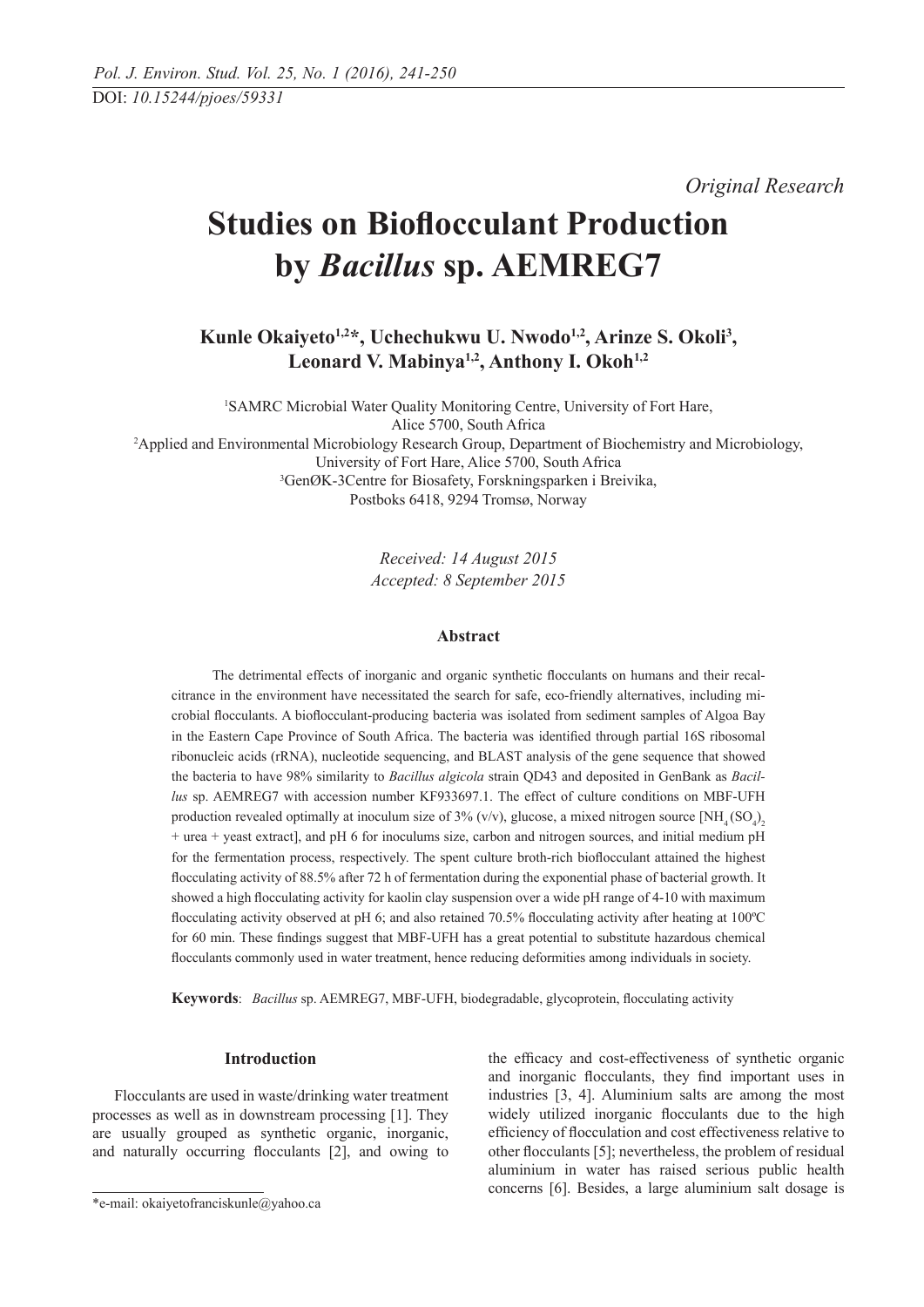required for effective flocculation, which always results

in large volumes of sludge [7]. The challenge of sludge generated by aluminium salts has been abolished by the use of polyacrylamide. Nevertheless, major consequences have been associated with polyacrylamide, including poor biodegradability and production of carcinogenic monomer [8].

As a result of these demerits allied with chemical flocculants, it is imperative to appraise water quality on a perpetual basis [9]. In order to adequately provide these services to meet people's demands, it is incumbent upon governments and society at large to develop, among other things, appropriate scientific strategies in wastewater treatment technology that are not only environmentally friendly but also cost-effective. Therefore, the development of safe and biodegradable flocculants cannot be overemphasized [9].

Bioflocculants, on the other hand, have enormous advantages such as biodegradability, lack of secondary pollution from intermediate degradation, and being innocuous to humans, hence their relevance in water -treatment technology has gained much popularity [10]. Bioflocculants are secondary metabolites secreted by microorganisms during growth [11]. Over the decades, many microorganisms, including bacteria, fungi, and algae have been reported to produce bioflocculants with different chemical compositions such as polysaccharide, protein, glycoprotein, and nucleic acids [12]. Gao et al. [13] through several studies have been reported on bioflocculant production from different microbes [14], with high production cost being the major limiting factor for large-scale production for industrial applications [15, 16]. Therefore, it would be economically favourable, as a cost-cutting measure, to utilize cost-effective substrates for bioflocculant production on an industrial scale [17].

In this paper, a bioflocculant-producing bacteria was isolated from the sediment samples of Algoa Bay in the Eastern Cape Province of South Africa. The bacteria was identified by 16S rRNA sequence analysis and the various factors influencing MBF-UFH production were investigated to determine the cost-optimal culture conditions favourable for the bacteria.

## **Materials and Methods**

## Sample Collection and Isolation of Bacterial Strain

The sediment samples of Algoa Bay (a marine environment) were collected and processed according to Jensen et al. [18] with some modifications. A half gram (0.5 g) of wet sample was diluted with 5 ml of sterile seawater. The suspension was vortexed and allowed to sediment for 60 s, out of which 100 µl of the suspension was inoculated onto the surface of R2A agar plates, spread with a sterile glass rod and incubated for 96 h. The distinct isolates were picked and streaked onto nutrient agar plates to obtain their purity and separate from mixed populations.

#### Media and Cultivation Conditions

The composition of activation medium included (per litre): beef extract 3 g, Tryptone 10 g, and NaCl 5 g [19]. Production medium composed (per litre): glucose 20 g,  $K_2 HPO_4$  5 g,  $KH_2PO_4$  2 g,  $NH_4$  (SO<sub>4</sub>)<sub>2</sub> 0.3 g, urea 0.5 g, yeast extract  $0.5$  g, MgSO<sub>4</sub>.7H<sub>2</sub>O 0.3 g, and NaCl 0.1 g [20]. The medium for a slant included (per litre): glucose 20 g,  $K_2 HPO_4$  5 g,  $KH_2PO_4$  2 g,  $NH_4(SO_4)_2$  0.3 g, urea 0.5 g, yeast extract 0.5 g,  $MgSO_4$ .7H<sub>2</sub>O 0.3 g, NaCl 0.1 g, and agar 20 g [21]. All media were prepared using filtered seawater and sterilized by autoclaving at 121ºC for 15 min. For all experiments, the cultivations were carried out at 28ºC and 160 rpm.

# Screening of Bioflocculant-Producing Bacteria

About 48 bacterial isolates were obtained from sediment samples of Algoa Bay and screened for bioflocculant production as follows. Two loopfulls of the isolate from a nutrient agar plate were inoculated into 50 ml of activation medium and incubated for 24 h. One millilitre of the activation medium was inoculated into a 250 ml flask containing 50 ml of production medium and incubated at  $28^{\circ}$ C in a rotary shaker at 160 rpm for 72 h. Two millilitres of the fermented broth were carefully withdrawn and centrifuged at 4,000 rpm for 30 min; the cell-free supernatant was used to determine the flocculating activity according to the description of Kurane et al. [22]. The isolate with the highest flocculating activity (MBF-UFH) was preserved in 20% glycerol stock and stored at -80ºC for future studies.

#### Determination of Flocculating Activity

The flocculating activity of MBF-UFH was determined according to the description of Kurane et al. [22]. Kaolin clay was used as test material in preparing the water suspension at a concentration of 4 g/l. One-hundred ml of the kaolin suspension were measured into a 250 ml conical flask. Three ml of 1% CaCl were added, followed by 2 ml of MBF-UFH. The solution was agitated for 60 s, transferred into a graduated measuring cylinder, and allowed to sediment for 5 min. A control was prepared in a similar way, but MBF-UFH was replaced with un-inoculated production medium. The flocculating activity was calculated using the formula:

Flocculating activity  $\left(\frac{\%}{\%}\right) = [A-B/A] \times 100\%$ 

...where  $A =$  optical density of the control at 550 nm and  $B =$  optical density of a sample at 550 nm.

## 16S rRNA Sequence Identification of Bacteria

DNA extraction was conducted using the boiling method described by Cosa et al. [23], whereby two to three colonies were suspended in 70 µl of sterile double-distilled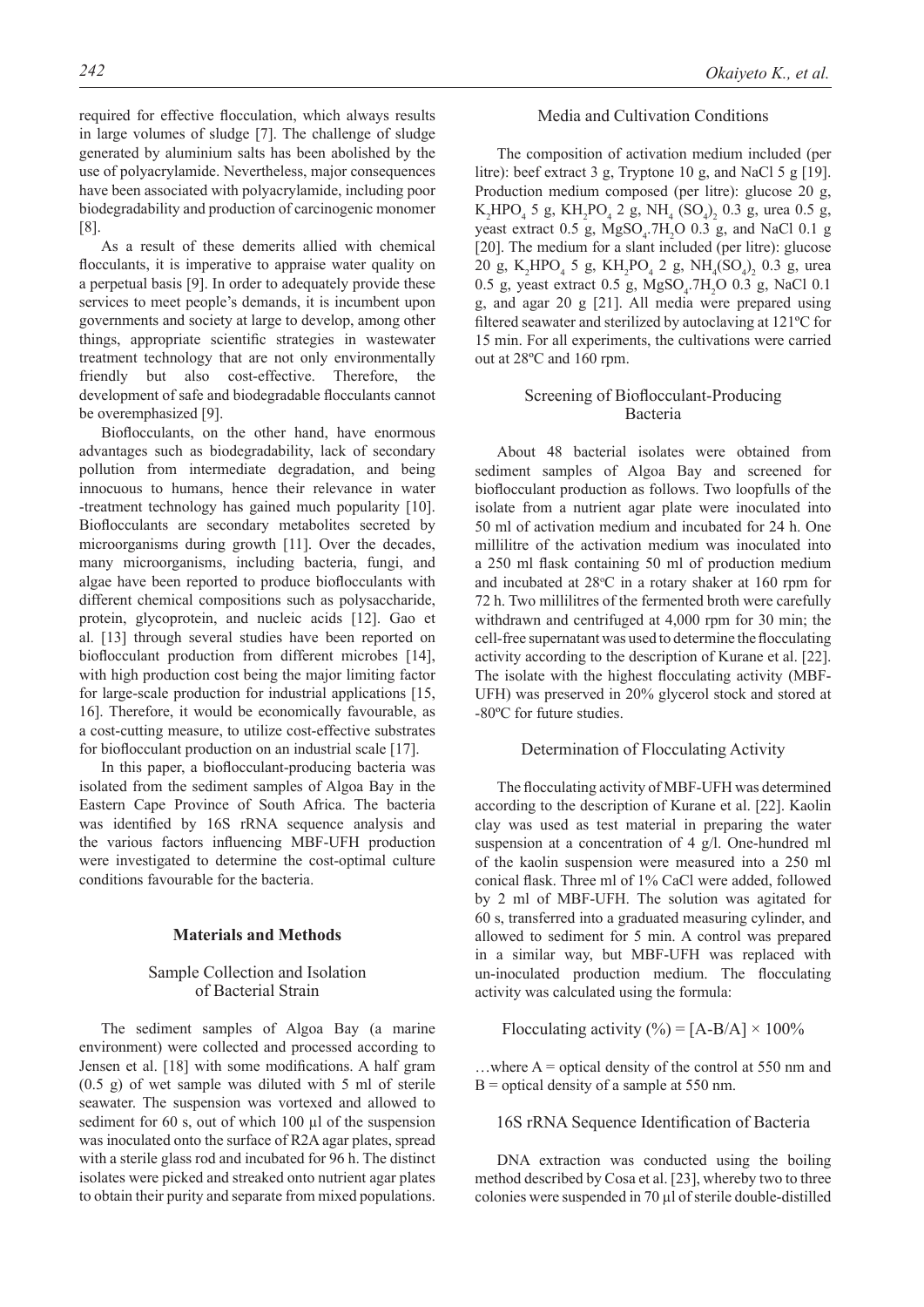water. The samples were heated in a water bath at 100ºC for 10 min, cooled for 5 min, and centrifuged at 3,000 rpm for 5 min. The supernatant was transferred to a clean tube and stored at 4ºC. This serves as the template in the PCR assay. PCR was carried out in 50 µl reaction volume containing 2 mM MgCl<sub>2</sub>, 2U Supertherm Taq polymerase, 150 mM of each dNTP, 0.5 mM of each primer (F1: 59-AGAGTTTGATCITGGCTCAG-39; I = inosine and primer R5: 59-ACGGITACCTTGTTACGACTT-39), and 2 µl template DNA. The primers in this study were used to amplify nearly full-length 16S rRNA sequences. The PCR programme used was an initial denaturation (96ºC for 2 min), 30 cycles of denaturation (96ºC for 45 s), annealing (56ºC for 30 s), extension (72ºC for 2 min), and a final extension (72ºC for 5 min). Gel electrophoresis of PCR products was conducted on 1% agarose gels to confirm that a fragment of the correct size had been applied.

## Optimization of Culture Conditions for MBF-UFH Production

Different inoculum sizes ranging 1-5% of the seed culture were used to inoculate the production medium and the effect of each on MBF-UFH production was assessed according to the description of Zhang et al. [20]. The effects of the medium compositions on produced MBF-UFH were also investigated. We assessed the effect of different carbon sources on MBF-UFH production by replacing the glucose in the production medium by one of the following carbon sources (20 g/l): fructose, starch, sucrose, maltose, lactose, and  $Na<sub>2</sub>CO<sub>3</sub>$ . Both inorganic and organic nitrogen sources were also evaluated for their effects on bioflocculant production. The nitrogen sources (1.3 g/l) included: yeast extract, urea,  $NH<sub>4</sub>SO<sub>4</sub>$ , NH<sub>4</sub>NO<sub>3</sub>, peptone, tryptone, and mixed nitrogen source  $((NH<sub>4</sub>)<sub>2</sub>SO<sub>4</sub> + urea + yeast extract)$ . The impact of initial pH of the production medium on MBF-UFH production and flocculating activity were also examined by adjusting the pH from 4-10, with 0.1 M HCI and NaOH [14]. The effect of cations on the flocculating activity of MBF-UFH was appraised by replacing the CaCl<sub>2</sub> solution [24] in the flocculation assay with various metal solutions, which included: Li<sup>+</sup>, Na<sup>+</sup>, K<sup>+</sup>, Ca<sup>2+</sup>, Mg<sup>2+</sup>, Al<sup>3+</sup>, and Fe<sup>3+</sup>, and the thermal stability of the crude MBF-UFH was investigated as described by Gong et al. [21] with the following modifications: A 72 h old culture was centrifuged at 4,000 rpm for 30 min to obtain cell-free supernatant. Two ml of MBF-UFH were heated in a water bath for 1 h at 50-100ºC.

## Time Course of MBF-UFH Production

Optimum culture conditions were used for time course of MBF-UFH production in accordance with the method described by Liu et al. [14] and Nwodo et al. [25], with some modifications. The seed culture was prepared by inoculating two loopfulls of bacterial colonies into 50 ml of activation medium and incubated overnight in a rotary shaker at 28ºC. The fermented broth was diluted with sterile saline water to an optical density of 0.1 at  $OD<sub>660</sub>$  [26]. The standardized bacterial suspension was inoculated into 200 ml of the production medium in 500 ml flasks and incubated in a rotary shaker at 160 rpm and 28ºC for 192 h of cultivation. 10 ml of the samples were withdrawn periodically at time intervals of 24 h; 2 ml of the fermented broth were centrifuged and the supernatant was used to determine MBF-UFH in accordance with the method of Kurane et al. [22]. The growth of the bacteria was monitored by bacterial counts using a standard spread plate technique and optical density  $OD<sub>660</sub>$ , pH, and flocculating activity of MBF-UFH with time.

#### Extraction and Purification of MBF-UFH

The extraction and purification of the bioflocculant were carried out in accordance with Cosa et al. [27] and Li et al. [28]. Optimal culture conditions were used to produce MBF-UFH over a growth period of 72 h and the fermented broth was centrifuged at 4,000 rpm for 30 min. One volume of sterile distilled water was added to the supernatant and centrifuged at 4,000 rpm for 30 min. Two volumes of ethanol were added to the supernatant and allowed to stand overnight at 4ºC. The precipitate was collected by centrifuge and vacuum dried. The crude MBF-UFH was weighed and further purified by being dissolved in 100 ml of distilled water and one volume of a mixture of chloroform and n-butyl alcohol  $(5:2, v/v)$ was added and agitated for 60 s. The solution was left standing at room temperature for 12 h prior to dialysing against distilled water overnight. Two volumes of ethanol were added to the dialysed solution and the recovered precipitate was dissolved in distilled water and vacuum dried.

#### Statistical Analysis

Triplicate values were obtained, averaged, and statistically analysed using SPSS version 8. The error bars represent the standard deviation (SD) of the data.

#### **Results**

A total of 48 bacterial isolates were obtained from the sediment samples of Algoa Bay. This isolate showed good bioflocculant production potential with flocculating activity of over 60% for kaolin clay suspension. It appeared yellowish, filamentous with branching, and spore-forming on the nutrient agar. Amplification of its 16S rRNA gene yielded the expected amplicon size of appropriately 1.5 kb. The partial sequence (1073 nucleotides) 16S rRNA gene was aligned with all related sequences in NCBI database by the BLASTN program and showed about 98% similar to *Bacillus algicola* strain QD43 and deposited as *Bacillus* sp. AEMREG7 in the GenBank with accession number KF933697.1. A phylogenetic tree was constructed according to the neighbour-joining algorithm as shown in Fig. 1.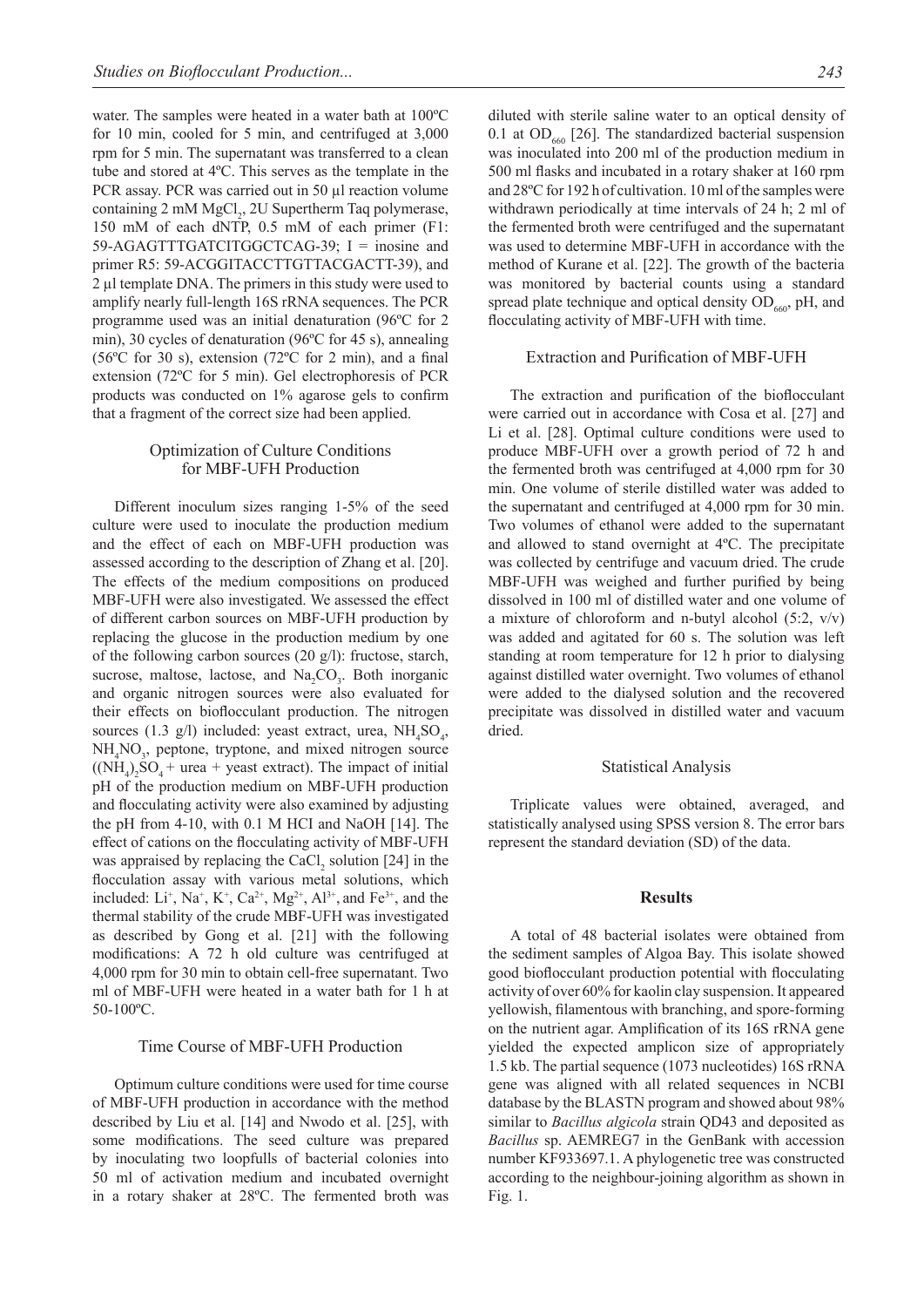

Fig. 1. Phylogenetic tree showing the relationship among *Bacillus* sp. AEMREG7 and published 16S rRNA sequence.

# Effect of Inoculum Size on MBF-UFH Production

The relationship between inoculum size and MBF-UFH production was investigated and the results are presented in Fig. 2. It was observed that the increase in inoculum size of the seed culture from 1 to 3  $(\frac{9}{9}v/v)$  resulted in an



Fig. 2. Effect of inoculum size on MBF-UFH production by Bacillus sp. AEMREG7.

|  |  |  |                                            |  | Table 1. Effect of carbon and nitrogen source on MBF-UFH |
|--|--|--|--------------------------------------------|--|----------------------------------------------------------|
|  |  |  | production by <i>Bacillus</i> sp. AEMREG7. |  |                                                          |

| Carbon<br>source | $FA\pm SD$       | Nitrogen<br>source | $FA\pm SD$       |  |
|------------------|------------------|--------------------|------------------|--|
| Glucose          | $88.03 \pm 2.37$ | Peptone            | $71.50 \pm 2.98$ |  |
| Fructose         | $46.64\pm8.34$   | Tryptone           | 37.85 ± 5.74     |  |
| Maltose          | $34.16\pm3.37$   | Urea               | $72.12 \pm 8.50$ |  |
| Sucrose          | $70.34 \pm 5.27$ | Yeast extract      | $79.02\pm3.92$   |  |
| Lactose          | $67.03 \pm 2.27$ | $NH_{4}SO_{4}$     | 53.58±2.862      |  |
| Starch           | $6.10 \pm 0.92$  | $NH_{4}NO_{3}$     | 54.36±5.85       |  |
| Na, CO,          | $55.62 \pm 2.65$ | Mixed nitrogen     | $86.35 \pm 1.72$ |  |

\* FA = Flocculating activity, SD = Standard deviation, mixed  $nitrogen = [NH<sub>4</sub>(SO<sub>4</sub>)<sub>2</sub> + urea + yeast extract]$ 

increase in flocculating activity (83.7-88.2%), which is an indication of MBF-UFH production. However, a further increase in inoculum size led to a steady decrease in flocculating activity culminating at 85.8% observed at 5% v/v. Inoculum size of  $3\%$  (v/v), which resulted in optimum MBF-UFH production and was used in all subsequent experiments.

# Effect of Carbon and Nitrogen Source on MBF-UFH Production

The effect of different carbon sources on MBF-UFH production was evaluated and represented in Table 1. Culture media were separately supplemented with different carbon sources cultivated at agitation speed of 160 rpm and 28ºC for 72 h. The microorganism showed preference for glucose as an effective carbon source for MBF-UFH production with the highest flocculating activity of 88.03%, followed by sucrose (70.34%) and lactose (67.03%). The medium containing inorganic carbon source  $\text{Na}_2\text{CO}_3$  supported MBF-UFH production



Fig. 3. Effect of initial pH of growth medium on MBF-UFH production by *Bacillus* sp. AEMREG7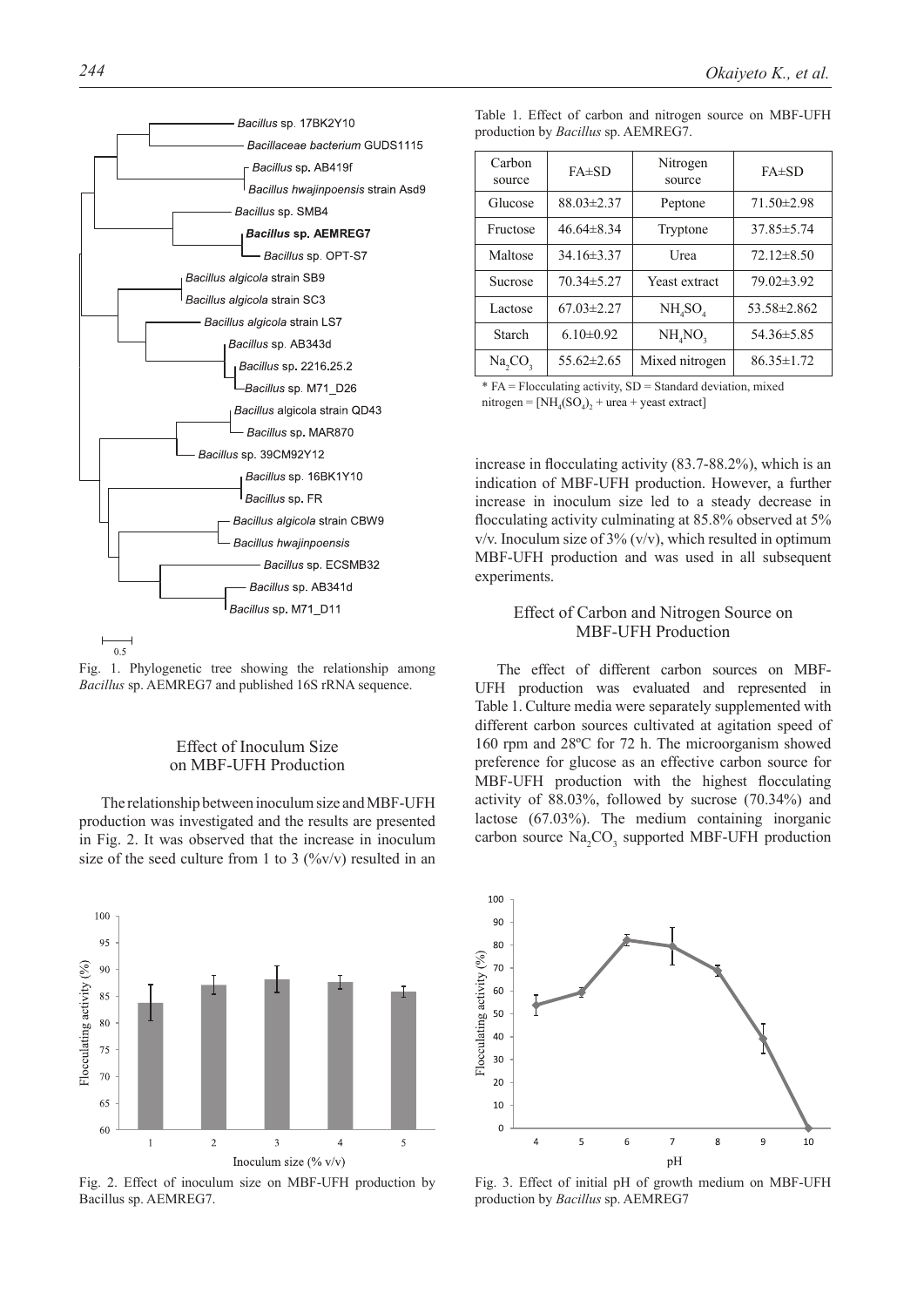| Cations   | $FA(\%)\pm SD$   | pH             | $FA(\%)\pm SD$   |
|-----------|------------------|----------------|------------------|
| $Na+$     | $85.03 \pm 3.96$ | $\overline{4}$ | $53.78\pm4.41$   |
| $K^+$     | $83.76 \pm 1.99$ | 5              | $59.57 \pm 2.06$ |
| $Li^+$    | $86.57 \pm 1.74$ | 6              | $82.20 \pm 2.39$ |
| $Mg^{2+}$ | $80.59 \pm 3.51$ | 7              | 79.49 ± 8.23     |
| $Mn^{2+}$ | $86.27 \pm 1.01$ | 8              | $68.84\pm2.36$   |
| $Ca^{2+}$ | $87.20 \pm 2.11$ | 9              | 39.12v6.46       |
| $Fe3+$    |                  | 10             |                  |
| $A^{13+}$ | $92.19 \pm 3.03$ |                |                  |

Table 2. Effect of cations and pH on the flocculating activity of MBF-UFH produced by *Bacillus* sp. AEMREG7.

 $*$  FA = Flocculating activity, SD = Standard deviation

with flocculating activity of 55.62% compared to fructose and maltose. The lowest flocculating activity of 6.1% was observed with starch as a carbon source.

The effect of different nitrogen sources was investigated to find the suitable nitrogen supplement for MBF-UFH production and the results are presented in Table 1. Apart from tryptone, which had the lowest flocculating activity (37.85%), other organic nitrogen sources such as peptone  $(71.5\%)$ , urea  $(72.12\%)$ , and yeast extract (79.02%) favoured the production of MBF-UFH. Both inorganic nitrogen sources tested moderately buttressed MBF-UFH production with flocculating activity of 53.58% and 54.36% for  $NH_4(SO_4)_2$  and  $NH_4NO_3$ , respectively. The highest flocculating activity of 86.3% was observed when the mixed nitrogen source  $\text{[NH}_4(\text{SO}_4)_2)$ 0.3 g, + urea 0.5 g, + yeast extract 0.5 g] was used as a supplement.

# Effect of Initial pH of Growth Medium on MBF-UFH Production

The pH of growth medium has a great influence on bioflocculant production [22]. The effect of initial pH of growth medium was assessed (Fig. 3). It was noticed that the production of MBF-UFH was optimal at pH 6 with flocculating activity of about 82.2%, followed by pH 7 with flocculating activity of 79.5%. The production of MBF-UFH was completely inhibited at pH 10 and, as a result, pH 6 was selected for the subsequent experiments.

## Effect of Cations and pH on the Flocculating Activity of MBF-UFH

The synergistic effect of various cations on MBF-UFH produced by *Bacillus* sp*.* AEMREG7 is depicted in Table 2. All the cations evaluated enhanced flocculating activity above  $80\%$  except for  $Fe^{3+}$ , which inhibited the flocculating activity of MBF-UFH. The highest flocculating activity of 92.2% was observed with  $Al^{3+}$ , followed by  $Ca^{2+}$  at 87.2%.



Fig. 4. Time course of MBF-UFH production by Bacillus sp. AEMREG7, the bacteria growth was monitored over 192 h (bacterial count expressed in CFU/ml and OD660), flocculating activity (FA) and pH measured over cultivation time.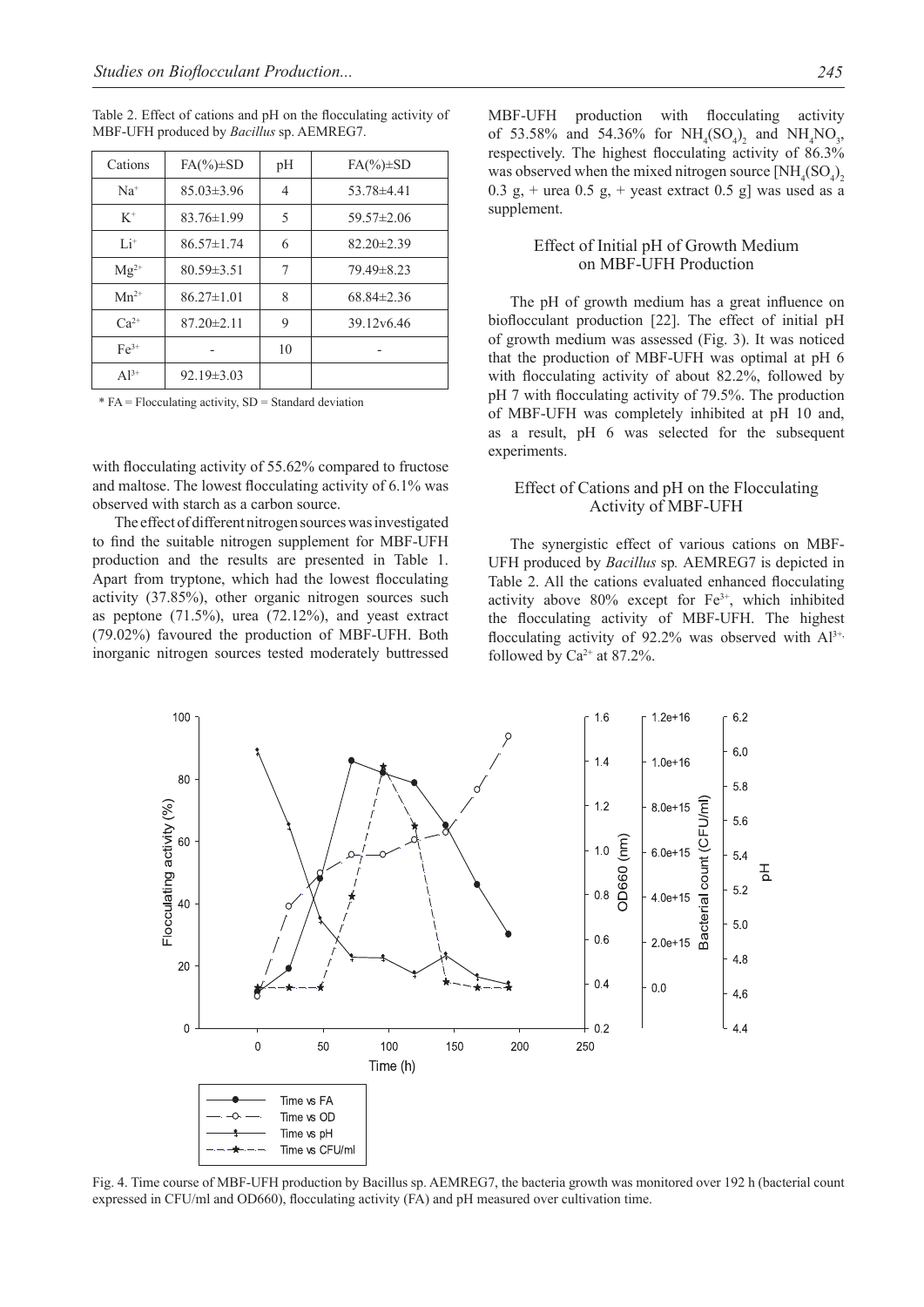| Temperature $(^{\circ}C)$ | $FA(%) \pm SD$ |
|---------------------------|----------------|
| 50                        | $79.7 + 4.23$  |
| 60                        | $85.1 + 4.54$  |
| 70                        | $85.4 + 3.47$  |
| 80                        | $83.1 + 2.72$  |
| 90                        | $82.9 + 0.50$  |
| 100                       | $70.5 + 5.32$  |

Table 3. Thermal stability of crude MBF-UFH produced by Bacillus sp. AEMREG7

 $*$  FA = Flocculating activity, SD = Standard deviation

Evaluation of the effect of pH on the flocculating activity of MBF-UFH is represented in Table 2. MBF-UFH exhibited a wide pH range from acidic (pH 4) to alkaline (pH 9) with the flocculation rate marginally better at weak acidic condition. The highest and lowest flocculating activities of 87.8% and 48.8% were achieved at pH 6 and 10, respectively. There was no significant difference in flocculating activity from pH 4-6 as against a noticeable sharp decline between pH 9 and 10.

## Time Course of MBF-UFH Production

Fig. 4 shows the time course of MBF-UFH by *Bacillus*  sp. AEMREG7. The bacterial growth was monitored over a period of 192 h. Initially, a corresponding increase in flocculating activity with cultivation time was observed with a maximum activity of 85.8% attained at 72 h during the active phase of cell growth. It was observed that a further increase in cultivation time led to a decrease in flocculating activity as well as the number of viable cells expressed as CFU/ml; and at the same time, the optical density of the culture increased progressively with the increase in flocculating activity of the produced MBF-UFH. The pH of the culture broth decreased gradually throughout the cultivation time from 6-4.65. A yield of about 1.6 g of the crude bioflocculant was obtained under optimum culture conditions.

## Thermal Stability of Crude MBF-UFH

Results of thermal stability of crude MBF-UFH are represented in Table 3. It was found that the increase in temperature (from 50 to 70ºC) resulted in an increase in flocculating activity of MBF-UFH from 79.7-85.5%. Further increase in temperature resulted in a decline in activity with a residual flocculating activity of about 70.5% recorded at 100ºC.

## **Discussion**

Water is one of the most precious resources without which life on earth is not possible [7]. It is a basic need connected with the very survival of human beings. Access to safe drinking water is a basic human right and essential for achieving gender equality, sustainable development, and poverty alleviation. Lack of safe water and basic sanition is an acute problem for women and girls who live in poor overcrowded urban slums – as women are usually the ones who face the burden of water collection in homes – and consequently lessening the burden on women who are usually the caregivers to people crippled by drinking chemically treated water.

Every industrial process is a potential source of pollution and requires a specific treatment of the wastes produced [29]. The introduction of waste treatment(s) processes increases the plant-running costs, thus making any effort to improve their efficiency difficult to achieve. Cost-effective treatment such as flocculation by microbial flocculants have gained huge biotechnological attention in recent years [1]. In view of this, isolation of bioflocculantproducing microorganisms from diverse environments has become imperative.

Water milieu remains a good source of microbes with novel metabolites [30]. Depending on specific environmental conditions, microbes can be manipulated to produce exopolymeric substances of a particular composition, and physiochemical properties that promote the survival of the microbial population [31]. Nonetheless, marine environments have been documented supplying interesting bacteria-producing unique bioactive compounds such as bioflocculants that have various industrial applications [32].

# Identification of MBF-UFH-Producing Microorganisms

In this study, a marine bacteria was isolated from sediment samples of Algoa Bay and – based on 16S rRNA sequence analysis – the BLAST results showed about 98% similarity to *Bacillus algicola* strain QD43 and were deposited as *Bacillus* sp. AEMREG7 in the GenBank with accession number KF933697.1. The results obtained from the blasted the nucleotide sequence of the bacterial gene was compared with those in the Genebank as shown in Fig. 1.

Our findings were in accordance with many previous studies that reported several bacterial strains closely related to the genus *Bacillus* that have been explored in bioflocculant production [1, 12, 27, 29, 33-35]. However, no report in literature has explored the location of *Bacillus* sp. AEMREG7 in bioflocculant production.

# Optimization of Culture Conditions for MBF-UFH Production

Bacteria can utilize the nutrients in the culture medium to synthesize high molecular-weight polymers intracellularly under the action of specific enzymes, which can be excreted into the medium or on the surface of the bacteria as a capsule [31]. The bacteria produce a wide range of extracellular polymeric substances (EPS)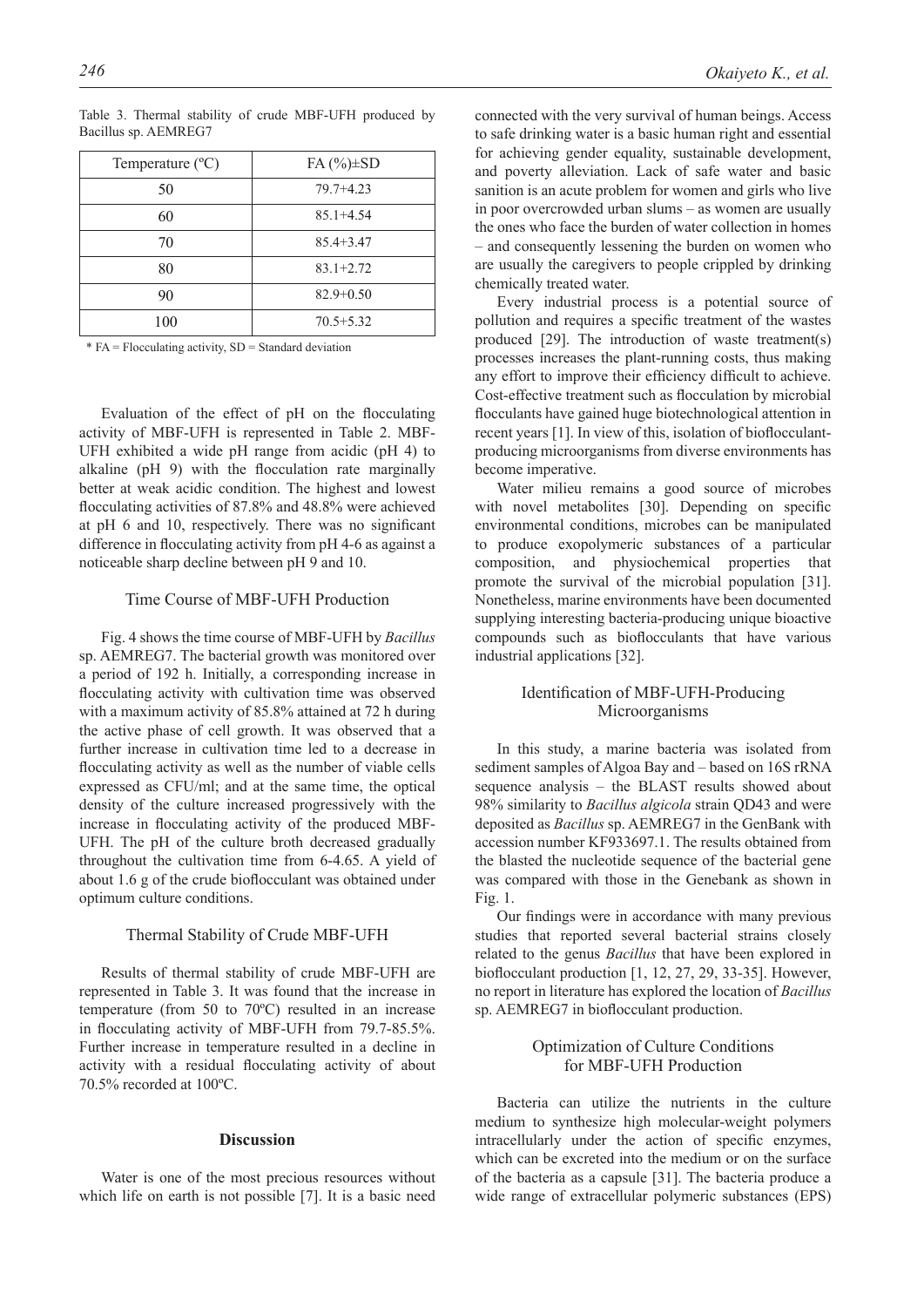composed of polysaccharides, proteins, lipids, and other biological macromolecules [36]. Hence, optimization of media compositions and fermentation conditions, discovering new bioflocculant-producing bacterial strains, and utilizing cost-effective substrates have become logical approaches for improving the yields and production cost of these exopolymeric substances from different microbes [37].

# Effect of Inoculum Size on MBF-UFH Production

It has been articulated in previous studies that small inoculum sizes prolong the stagnant phase of bacteria growth and a large inoculum size forms niche and inhibits bioflocculant production [20, 34]. In Fig. 2, the production of MBF-UFH was significantly enhanced when 3% inoculum size was used. A slight decrease in MBF-UFH production was noticed with further increase in inoculum sizes. Gong et al. [21] found that 1% inoculum size was favourable for bioflocculant production by *Serratia ficaria*. On the other hand, Wang et al. [17] observed that 5% inoculum size was found to be preferable for bioflocculant production by *Klebsiella mobilis.* 

## Effect of Carbon Source on MBF-UFH Production

The structure and composition of bioflocculants depend on a number of factors such as the type of carbon source used in the production medium and also fermentation conditions [38]. Optimization of fermentation conditions influences not only the yield of bioflocculants and physicochemical properties of bioflocculants, but also their chemical composition [14, 31]. In Table 1, glucose was the preferred carbon for MBF-UFH production by *Bacillus* sp. AEMREG7, followed by sucrose and lactose. Our findings were in accordance with some of the investigations reported by other researchers. For example, the production of bioflocculants by *Chryseobacterium daeguense* W6, a facultative oligotroph *Klebsiella* sp. PB12, *Azotobacter*  sp. SSB81, and *Cordyceps ophioglossoides* L2 reached optimal in the medium containing glucose as a sole carbon source [14, 39-41]. In contrast, Aljuboori et al. [42] found that sucrose was more preferable to other carbon sources assessed for bioflocculant production by *Aspergillus flavus*. The production of bioflocculant was optimal in the medium where ethanol was used as a carbon source by *Pseudomonas aeruginosa* [43]. Furthermore, among other carbon sources evaluated, lactose was most favourable for the production of exopolysaccharide by lactic acid bacteria *Streptococcus phocae* PI80 [44].

# Effect of Nitrogen Source on MBF-UFH Production

It has been well documented that the presence of nitrogen sources in the cultivation medium greatly influences bioflocculant production and cell growth

[45]. In Table 1, MBF-UFH production by *Bacillus* sp. AEMREG7 was optimal in the presence of mixed nitrogen sources followed by yeast extract. These results were in agreement with the observations made by Liu et al. [14], that organic nitrogen sources were better sources for bioflocculant production compared to inorganic nitrogen sources. The highest flocculating activity was observed with yeast extract followed by casein hydrolysate, tryptone, and beef extract. However, Ugbenyen et al. [34] found that all the nitrogen sources tested supported bioflocculant production by *Bacillus* sp. Gilbert. The highest flocculating activity was observed in the medium with potassium nitrogen (76.6%) as the nitrogen source.

Ismail and Nampoothiri [46] documented that yeast extract was a more favourable nitrogen source that enhanced EPS production by *L*. *plantarum* MTCC 9510. Cosa et al. [27] reported that tryptone was the nitrogen source of choice for bioflocculant production by *Oceanobacillus* sp. Pinky, whereas in the findings of Aljuboori et al. [42], peptone was the best nitrogen source that supported bioflocculant production by *Apergillus flavus* (among other nitrogen sources investigated). The production of extracellular polysaccharide by *Aureobasidium pullulans* was greatly supported in the medium containing NaNO<sub>3</sub> [47].

# Effect of Initial Medium pH on MBF-UFH Production

Fig. 3 shows that pH 6 and 7 were more favourable for MBF-UFH production with the highest flocculating activity observed at pH 6. It has been well established in several studies that the initial pH of the production medium greatly influences bioflocculant production as it determines the electric charge of the cells and redox potential, which affects nutrient absorption as well as influencing the rate of enzymatic reaction [35, 48]. Similarly, Noghabi et al. [36] found that the production of extracellular biopolymer by *Pseudomonas fluorescens* BM07 was favourable between pH 6-8. Also, He et al. [49] found that pH 6 was more favourable for both cell growth and bioflocculant production by *Funalia trogii*. The optimum pH for cell growth and bioflocculant production by *Citrobacter* sp. TKF04 and *Aspergillus sojae* were pH 7.2-10 and 8, respectively [50-51].

# Effect of Cations on the Flocculating Activity of MBF-UFH

As shown in Table 2, the flocculating activity of MBF-UFH was stimulated in the presence of the cations evaluated – except  $Fe<sup>3+</sup>$ , which inhibited the flocculation of MBF-UFH. Cations play a vital role in flocculation in neutralizing and stabilising the residual negative charge of both functional groups of MBF-UFH and the surface charge of the suspended particles, and consequently weaken electrostatic repulsion between particles, thus enhancing flocculation [27, 52]. From our findings, the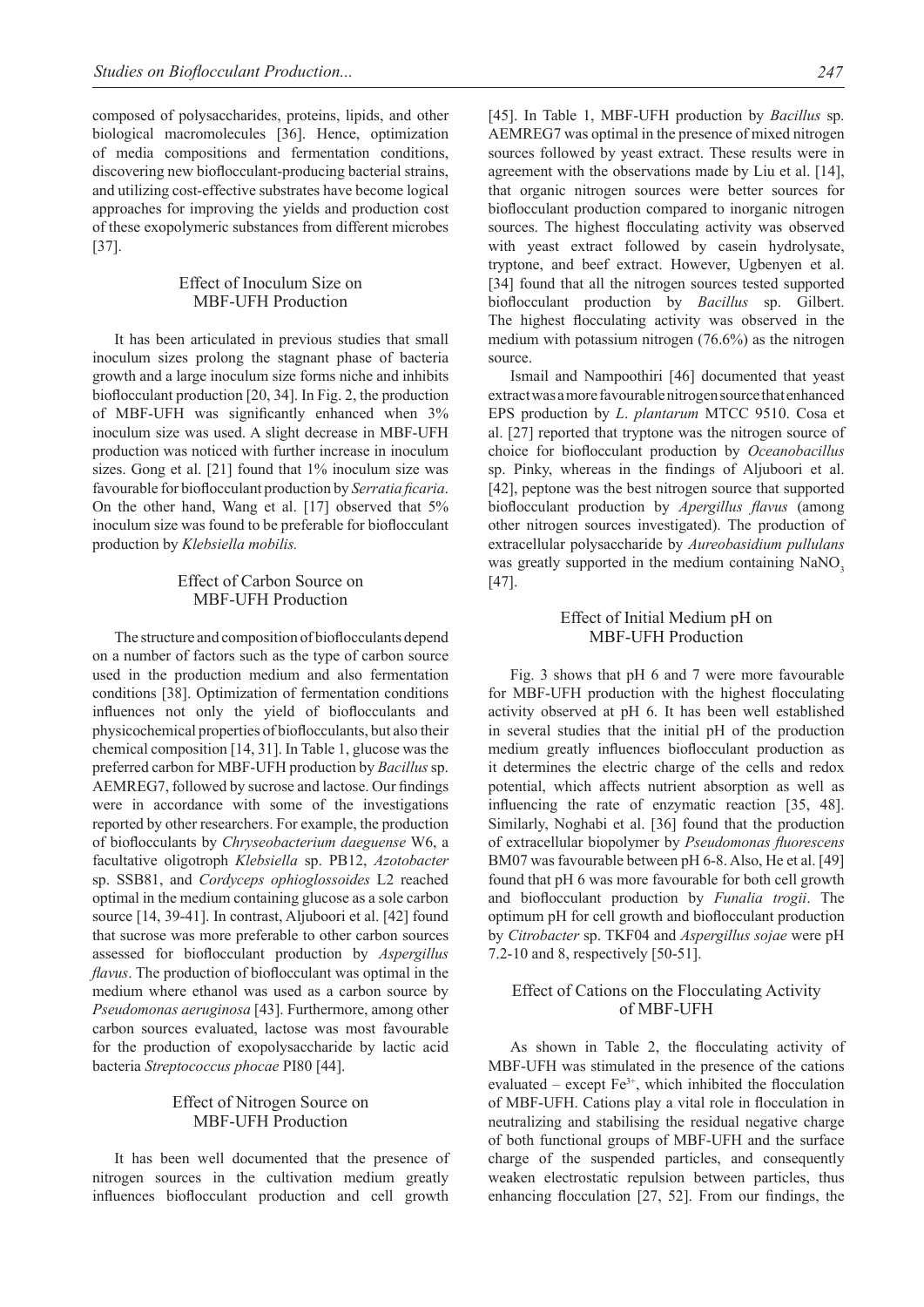highest flocculating activity was observed with  $Al^{3+}$  and followed by  $Ca^{2+}$ . However, many previous studies have reported on human health being implicated in alumium residual water [53]. As a result, calcium chloride was chosen as a cation of choice in this study.

# Effect of pH on the Flocculating Activity of MBF-UFH

The flocculating activity of bioflocculant is highly influenced by the pH of the medium [33]. The relationship between pH of the kaolin suspension and the flocculating activity of MBF-UFH is represented in Table 2. MBF-UFH flocculated better at acidic conditions compared to neutral and strong alkaline conditions with the maximum flocculating activity at pH 6. At high pH, the flocculating activity of MBF-UFH was inhibited, thereby resulting in lower flocculation. The hydroxyl ions (OH- ) adsorbed at high alkaline medium may interfere with the complex formed between MBF-UFH and the kaolin particles mediated by  $Ca^{2+}$ , thereby resulting in destabilization of the suspended particles [54]. A similar trend was equally observed by Okaiyeto et al. [24], where the bioflocculant produced by *Micrococcus* sp. Leo flocculated well in acidic condition from pH 2-6. In contrast, the flocculating activity of the exopolysaccharide produced by the deep-sea psychrophilic bacterium *Pseudoalteromonas* sp. SM9913 was optimal at pH 7 [54]. Gong et al. [21] reported that the crude bioflocculant produced by *Serratia ficaris* flocculated well at pH 5-7, whereas Gao et al. [10] and Zhu et al. [55] found that the flocculating activity of bioflocculants produced by *Rothia* sp. and *Chlamydomonas reinhardtii* were maximal at pH 9 and 10, respectively.

## Time Course of MBF-UFH Production

The time course of MBF-UFH production by *Bacillus*  sp. AEMREG7 is depicted in Fig. 4. The flocculating activity curve was parallel to a typical bacteria growth pattern – an indication that the production of MBF-UFH was associated with cell growth and not cell autolysis [56]. Some reports showed that most bioflocculants are produced by microorganisms during growth [57]. Fig. 4 also shows that further increase in cultivation time to 192 h resulted in a decrease in flocculating activity with a concomitant decrease in the viable cells and optical density (OD), which was observed as the nutrient got depleted. As the metabolic activity changes, cell death as well as the accumulation of toxic metabolic wastes negatively affect the production rate of MBF-UFH. Furthermore, the deflocculation enzymes released as a result of cell autolysis may have degraded MBF-UFH in the medium, thereby reducing their flocculating activity [51, 58]. Similar trends were observed by Gong et al. [21], Elkady et al. [29], and Ugbenyen et al. [59], with bioflocculants produced by *Serratia ficaria, Bacillus mojavensis* strain 32A, and *Cobetia* sp., which attained maximum flocculating activity at 72 h, after which flocculating activity declined with cultivation time. Contrary to the above, Zheng et al. [35]

found that the production of bioflocculant by *Bacillus* sp. F19 increases with an increase in cultivation time with the maximum flocculating activity reached after 36 h. In the findings of Gao et al. [13], the flocculating activity of the bioflocculant produced by *Vagococcus* sp. W31 increased

## Effect of Temperature on MBF-UFH Flocculating Activity

with cultivation time and reached maximum at 60 h.

Flocculation rate has been reported to increase with an increase in reaction temperature [60]. Table 3 shows the stability of Elkady et al. [29] with increasing temperature. Chemical analyses of purified MBF-UFH showed that it is a glycoprotein composed of polysaccharide (76%) and protein (14%). The observed thermal stability is an indication of MBF-UFH predominantly composed of a polysaccharide [42, 44]. The decrease in flocculating activity noticed at 100°C might be due to the denaturation of the protein component of MBF-UFH [11]. Similar findings were reported for a thermostable bioflocculant produced by *Klebsiella pneumonia* YZ-6, which retained more than 70% of its residual flocculating activity at 70ºC [61].

#### **Conclusions**

The high flocculating activity possessed by the studied bioflocculant (MBF-UFH) under different physicochemical conditions indicates that this microorganism has the potential to be utilized on an industrial scale for bioflocculant production, which could serve as a possible substitute for hazardous chemical flocculants commonly utilized in water treatment processes. Furthermore, frequent use of microbial flocculants will reduce waterborne diseases caused by chemically treated water and, consequently, reduce deformities among infants, the elderly, and immunocompromised persons, hence ensuring proper growth and development of all individuals.

#### **Acknowledgements**

We are grateful to the National Research Foundation (NRF) of South Africa, the South Africa Medical Research Council, the South Africa-Norway Research Co-operation (SANCOOP), and the University of Fort Hare for their financial supports.

#### **References**

- 1. ZAKI S.A., Elkady M.F., FARAG S., ABD-EL-HALEEM D. Characterization and flocculation properties of a carbohydrate bioflocculant froma newly isolated *Bacillus velezensis* 40B. J. Environ. Biol., **34**, 51, **2013**.
- 2. YU G.H., HE PJ., SHAO L.M. Characteristics of extracellular polymeric substances (EPS) fractions from excess sludges and their effects on bioflocculability. Bioresour. Technol., **100**, 3193, **2009**.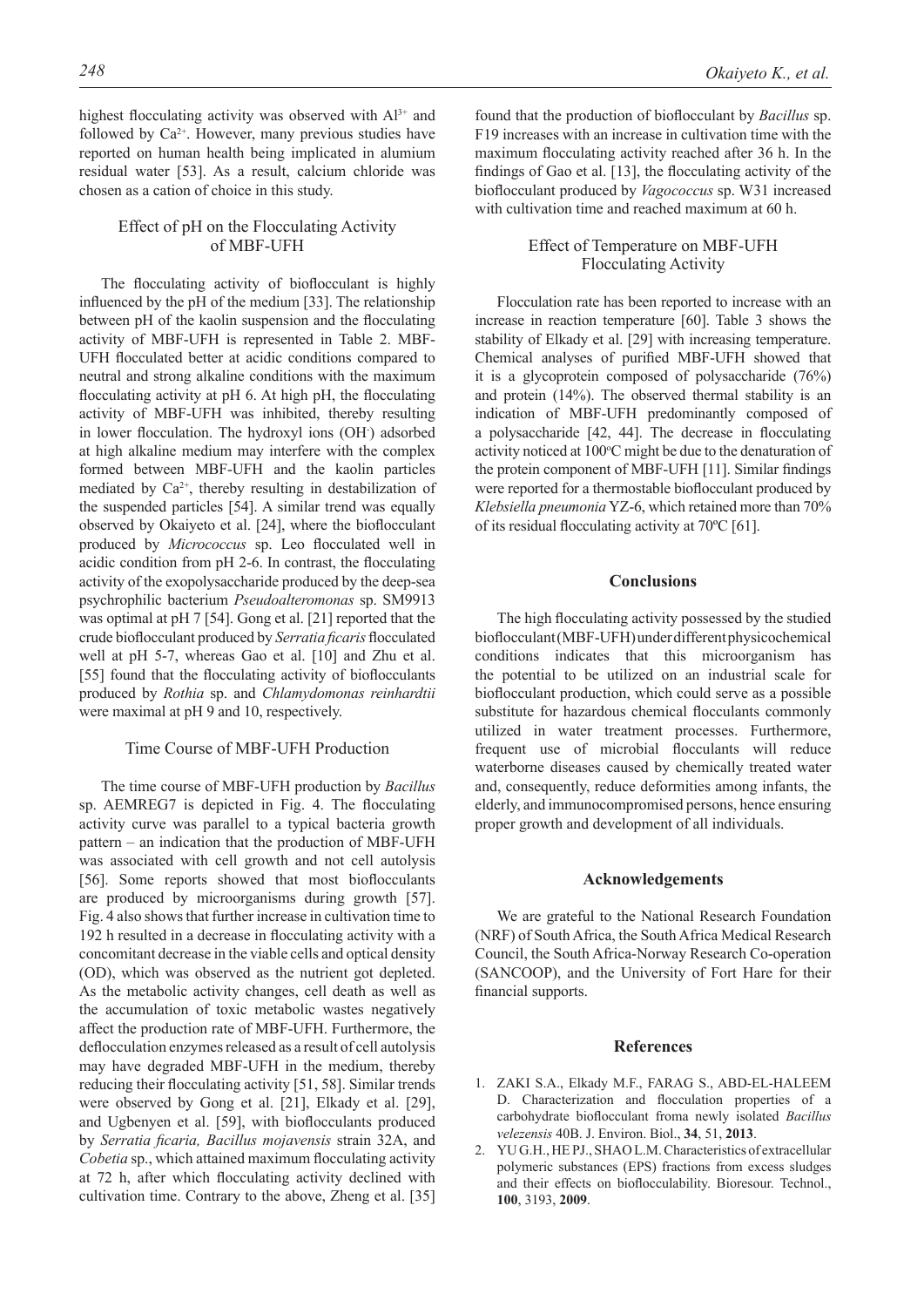- 3. CHEN T., GAO B., YUE Q. Effect of dosing method and pH on color removal performance and floc aggregation of polyferric chloride–polyamine dual coagulant in synthetic dyeing wastewater treatment. Colloids and Surf. A., **355**, 121, **2010**.
- 4. LIN J., HARICHUND C. Production and characterization of heavy-metal removing Bacterial bioflocculants Afr. J. Biotechnol., **11**, 9619, **2012**.
- 5. VERMA A.K., DASH R.R., BHUNIA P. A review on chemical coagulation/flocculation technologies for removal of colour from textile wastewaters. J. Environ. Manag., **93**, 154, **2012**.
- 6. LEVESQUE L., MIZZEN C.A., MCLACHLAN D.R., FRASER P.E. Ligand specific effects on aluminium incorporation and toxicity in neurons and astrocytes. Brain Res., **877**, 191, **2000**.
- 7. SHARMA B.R., DHULDHOYA N.C., MERCHANT U.C. Flocculants-ecofriendly approach. J. Polym. Environ., **14**, 19, **2006**.
- 8. AHLUWALIA S.S., GOYAL D. Microbial and plant derived biomass for removal of heavy metals from wastewater. Bioresour. Technol., **98**, 2243, **2007**.
- 9. YANG Q., KUN L., DE-XIANG L., XIAO-MING L., DONG-BO W., XIAN L., GUANG-MING Z., XU L. A novel bioflocculant produced by *Klebsiella* sp. and its application to sludge dewatering . Water Environ. J., **26**, 560, **2012**.
- 10. GAO Q., XIU-HUA Z., JUN M., YI Z., XUE-WEI D. Using *Ruditapes philippinarum* conglutination mud to produce bioflocculant and its applications in wastewater treatment. Bioresour. Technol., **100**, 4996, **2009**.
- 11. SUN J., XIUHONG Z., XIAOJUAN M., JITI Z. Preparation and characteristics of bioflocculants from excess biological sludge. Bioresour. Technol., **126**, 36, **2012**.
- 12. FENG D.L., XU S.H. Characterization of biofloculant MBF3-3 produced by an isolated *Bacillus* sp. W. J. Microbiol. Biotechnol., **24**, 1627, **2008**.
- 13. GAO J., BAO H.Y., XIN M.X., LIU Y.X., LI Q., ZHANG Y.F. Characterization of a bioflocculant from a newly isolated *Vagococcus* sp. W31. J. Zhejiang University Sci. B., **7**, 186, **2006**.
- 14. LIU W., WANG K., LI B., YUAN H., YANG J. Production and characterization of an intracellular bioflocculant by *Chryseobacterium daeguense* W6 cultured in low nutrition medium. Bioresour. Technol., **101**, 1044, **2010**.
- 15. PENG L., CHUNPING Y., GUANGMING Z., LU W., CHUANHUA D., ZHIYONG L., HONGYU L., YUANYUAN Z. Characterization and application of bioflocculant prepared by *Rhodococcus erythropolis* using sludge and livestock wastewater as cheap culture media. Appl. Microbiol. Biotechnol., **98**, 6847, **2014**.
- 16. YANG Y.N., REN N., XUE J.M., YANG J., RONG B.L. Mutation effect of MeV protons on bioflocculant bacteria *Bacillus cereus*. Nucl. Instrum. Methods B., **262**, 220, **2007**.
- 17. WANG S., GONG W., LUI X., TIAN L., YUE Q., GAO B. Production of novel bioflocculant by culture of *Klebsiella mobilis* using dairy wastewater. J. Biochem. Eng., **39**, 81, **2007**.
- 18. JENSEN PR., ERIN G., CHRISY M., TRACY JM., WILLIAM F. Culturable marine actinomycete diversity from tropical Pacific Ocean sediments. Environ. Microbiol., **7**, 1039, **2005**.
- 19. NTSALUBA L., NWODO U.U., MABINYA L.V., OKOH A.I. Studies on bioflocculant production by a mixed multure of *Methylobacteria* sp. Obi and *Actinobacteria* sp. Mayor. BMC Biotechnol., **13,** 62, **2013**.
- 20. ZHANG Z., LING B., XIA S., WANG X., YANG A. Production and application of a novel bioflocculant by multiple-microorganism consortia using brewery wastewater as carbon source. J. Environ. Sci., **19**, 667, **2007**.
- 21. GONG W., WANG S., SUN X., LIU X., YUE Q., GAO B. Bioflocculant production by culture of *Serratia ficaria* and its application in wastewater treatment. Bioresour. Technol., **99**, 4668, **2008**.
- 22. KURANE R., NOHATA Y. A new water-absorbing polysaccharide from *Alcaligeneslatus*. Biosci. Biotechnol. Biochem., **58**, 235, **1994**.
- 23. COSA, S., MABINYA, L. V., OLANIRAN, A. O., OKOH, O. O., OKOH, A. I. Bioflocculant Production by *Virgibacillus* sp. Rob isolated from the bottom sediment of Algoa Bay in the Eastern Cape, South Africa. Molecules. **16**, 2431, **2011**.
- 24. OKAIYETO K., NWODO U.U., MABINYA L.V., OKOH A.I. Evaluation of the flocculation potential and characterization of bioflocculant produced by *Micrococcus*  sp. Leo. Appl. Biochem. Microbiol., **50**, 587, **2014**.
- 25. NWODO UU., AGUNBIADE M.O., EZEKIEL G., NWAMADI M., RUMBOLD H., OKOH A.I. Characterization of an exopolymeric flocculant produced by a *Brachybacterium* sp. Materials. **6**, 1237, **2013**.
- 26. COSA, S., MABINYA, L. V., OLANIRAN, A. O., OKOH, A. I. Production and characterization of bioflocculant produced by *Halobacillus* sp. Mvuyo isolated from bottom sediment of Algoa Bay. EnvironTechnol., **33**, 967, **2012**.
- 27. COSA S., UGBENYEN M.A., MABINYA L.V., RUMBOLD K., OLANIRAN A.O., AGHDASI F., OKOH A.I. A marine bacteria, *Oceanobacillus* sp. Pinky, isolated from Algoa Bay sediment produces a thermostable glycoprotein flocculant. Afr. J. Biotechnol., **12**, 4135, **2013**.
- 28. LI W., FANG M., DUU-JONG L., AIJIE W., NANQI, R. Bioflocculants from hydrolysates of corn stover using isolated strain *Ochrobactium ciceri* W2. Bioresour. Technol., **145**, 145259, **2013**.
- 29. ELKADY M.F., SOHA F., SAHAR Z., GADALLAH A., DESOUKY A. *Bacillus mojavensis* strain 32A, a bioflocculant-produing bacteria isolated from an Egyptian salt production pond. Bioresour. Technol., **102**, 8143, **2011**.
- 30. NWODO U.U., OKOH A.I. Characterization and flocculation properties of biopolymeric flocculant (glycosaminoglycan) produced by *Cellulomonas* sp. Okoh J. Appl. Microbiol., **114**, 1325, **2013**.
- 31. ABDEL-AZIZ, S. M., HODA, A. H., FOUKIA, E. M. Acidic Exopolysaccharide flocculant produced by the fungus *Mucor rouxii* using beet-molasses. Res. Biotechnol., **3,** 1, **2012**.
- 32. HE J., ZOU J., SHAO Z., ZHANG J. Characteristics and flocculating mechanism of a novel bioflocculant HBF-3 produced by deep-sea bacteria mutant *Halomonas* sp. V3a. W. J. Microbiol. Biotechnol., **26**, 1135, **2010**.
- 33. BHUNIA B., MUKHOPADHY D., GOSWAMI S., MANDAL T., DEY A. Improved production, characterization and flocculation properties of poly (γ)-glutamic acid produced from *Bacillus subtilis*. J. Biochem. Technol., **3**, 389, **2012**.
- 34. UGBENYEN A.M., COSA S., MABINYA L.V., OKOH A.I. Bioflocculant production by *Bacillu* sp. Gilbert isolated from a marine environment in South Africa. Appl. Biochem. Microbiol., **50**, 49, **2014**.
- 35. ZHENG Y., YE Z., FANG X., LI Y., CIA W. Production and characteristics of a bioflocculant produced by *Bacillus* sp. F19*.* Biosour. Technol., **99**, 7686, **2008**.
- 36. NOGHABI K.A., HOSSEIN S.Z., SUNG C.Y. The production of a cold-induced extracellular biopolymer by *Pseudomonas fluorescens* BM07 under various growth